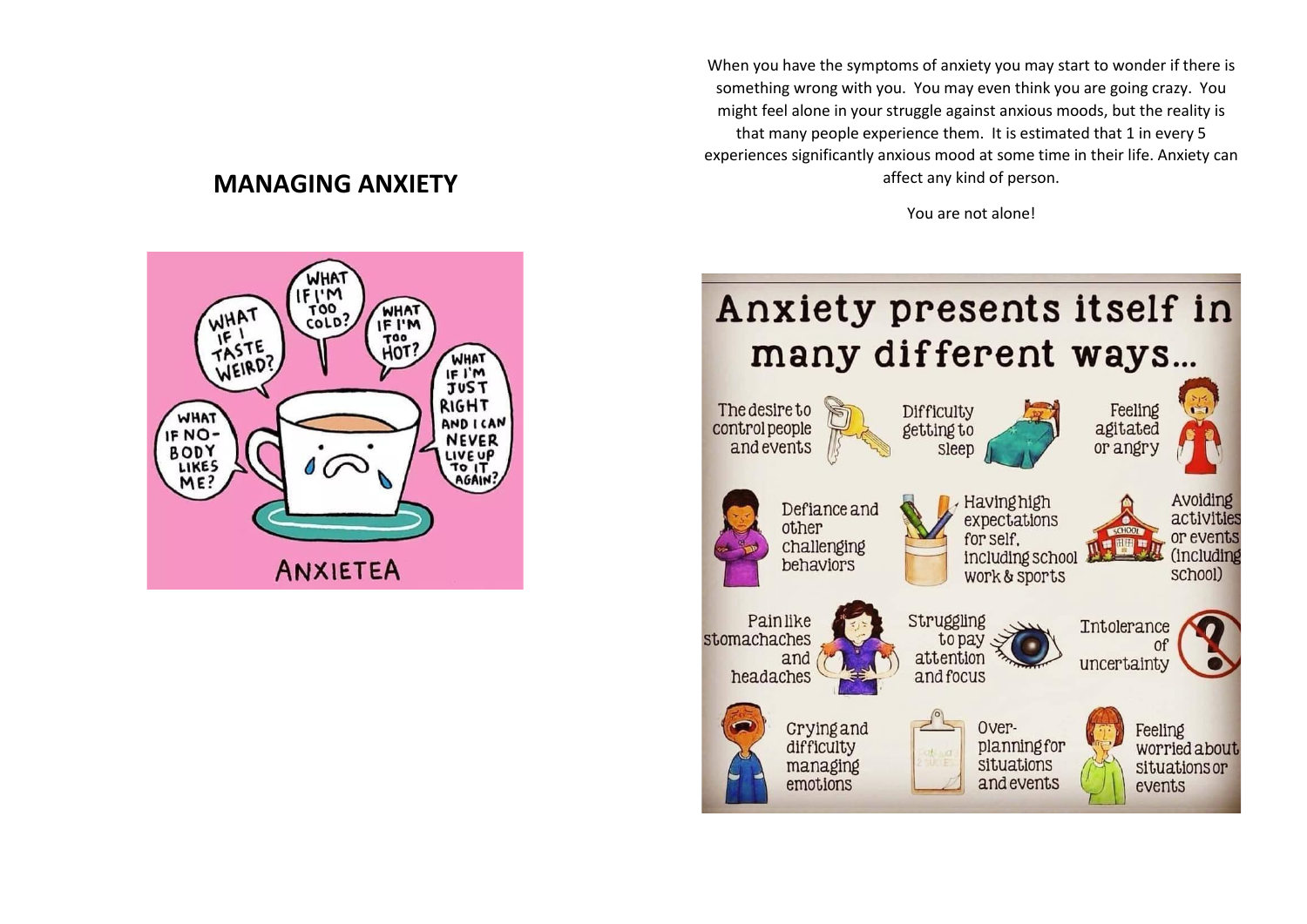#### **Understanding Anxiety**

Feeling fear is a natural part of being human. It is a survival instinct. If we were faced with a ferocious bear, we would be afraid! This is important because when we are afraid, our body activates a series of processes to protect us. In the case of a bear attack we would run for our lives or become sufficiently 'pumped up' to physically defend ourselves or we freeze ("disappear").

The experience of anxiety is very similar to the experience of fear - the main difference is that anxiety happens when there is no real danger.

Imagine the anxiety you might have walking down a dark street. You may feel anxious that something is lurking in the dark even though there is nothing there. The anxiety is caused by *believing* you are in danger, not because you *actually* are in danger.

Therefore, the experience of anxiety and fear are basically the same except that in the case of anxiety, there may not be any actual danger - you just think there is.

#### **Fight/Flight/Freeze Response**

When a person is in danger, *or believes* that they are in danger, a number of changes occur. This response has been named the **fight/flight/freeze** response. As previously explained, when confronted with danger we will typically flee from the situation or stand and fight or freeze so that the

danger passes us by. The main purpose of the fight/flight/freeze response is to protect you. It is therefore important to **remember that the experience of anxiety is not in itself harmful.** 



When a person's fight/flight/freeze response is activated, three major systems are affected. These are the physical, cognitive (thinking) and behavioural systems.

#### Physical System

When we believe that we are in danger, our whole physical system undergoes some major, **temporary** changes designed to enhance our ability to either run away or stand and be ready to fight.

1. An increase in heart rate - enables blood to be pumped around the body faster, so that oxygen gets delivered more promptly to muscles.

2. A redistribution of blood - away from places where it is not needed (such as skin, fingers and toes) towards the places it is likely to be needed (large organs and muscles). If "the bear" attacked us we would be less likely to bleed to death, as the blood will be with the vital organs. This physical change results in the skin looking pale and feeling cold, and also in the experience of cold, numb and tingling fingers and toes.

3. Faster, deeper breathing - provides tissues with extra oxygen to prepare for action. This can give you breathlessness, choking or smothering feelings, tightness and pain in the chest, and sighing and yawning. One of the main side effects of this increase in breathing is that the blood supply to the head is actually decreased. This is **not** dangerous but can produce unpleasant symptoms, including: dizziness, light-headedness, blurred vision, confusion, feelings of unreality and hot flushes.

4. An increase in sweating - causes the body to become more slippery, making it harder for a predator to grab, and also cools the body to prevent overheating.

5. Widening of the pupils of the eyes - lets in more light, may result in blurred vision, spots before the eyes, or just a sense that the light is too bright. This change enables the person to more effectively use their sight to identify any hidden dangers such as something lurking in the shadows.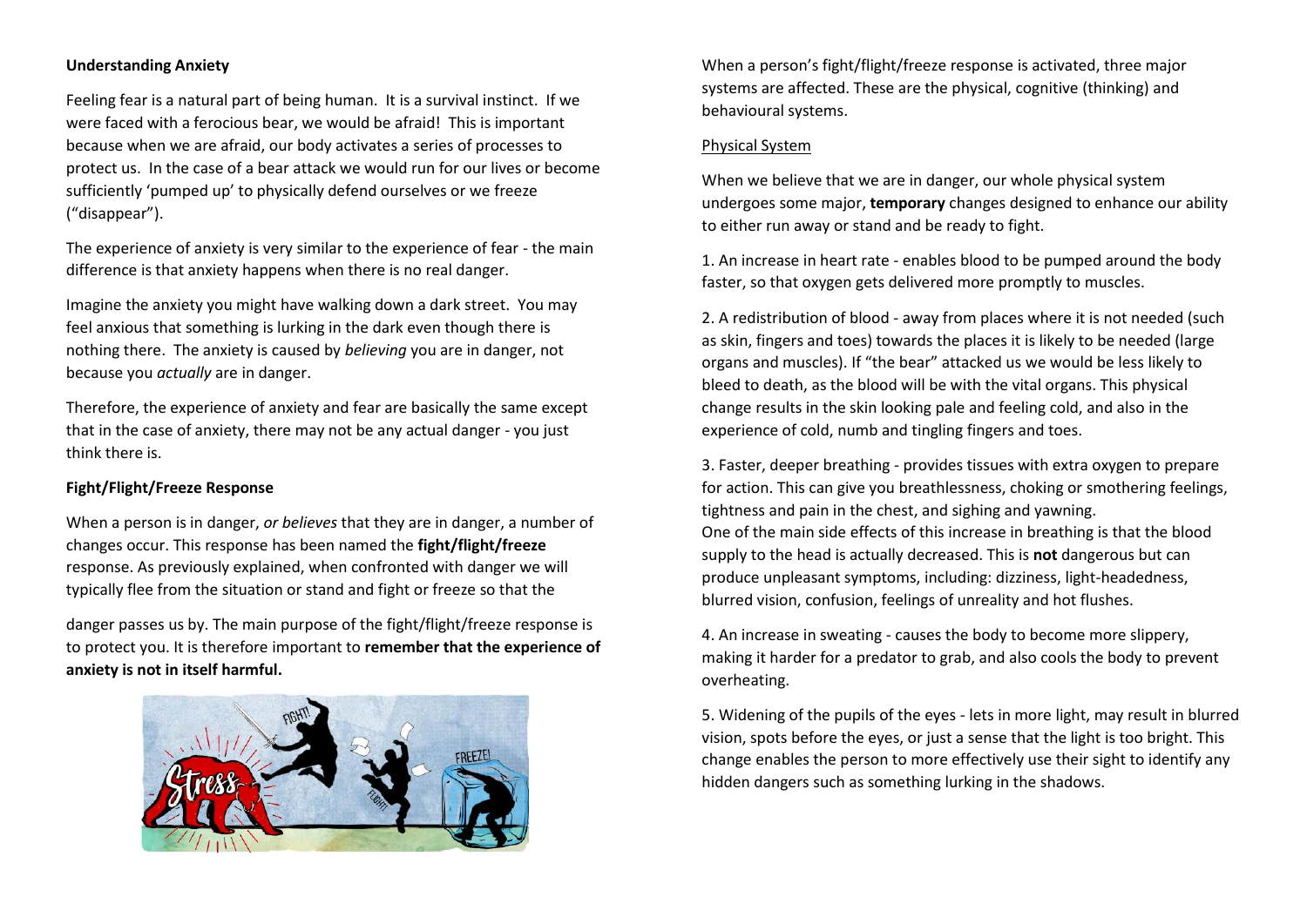6. Decreased activity of digestive system - so more energy can be diverted to systems related to fight or flight. You might notice a decrease in salivation, a dry mouth, nausea, a heavy stomach or even constipation.

7. Muscle tension - muscle groups tense up in preparation for fight/flight/freeze and this can result in aches and pain, trembling and shaking.

#### Behaviour System

As already mentioned, the main behaviours associated with fear and anxiety are to either fight or flee or freeze. Therefore, the overwhelming urges associated with this response are those of aggression and a desire to escape or hide. Often this is not possible, so you may express the urges through behaviours such as foot tapping, pacing or snapping at people.

#### Cognitive (Thinking) System

As the main objective of the fight/flight/freeze response is to be alert to danger, your attention may become focussed solely on that. Concentration on anything else can become extremely difficult. This is a normal and important part of the fight/flight/freeze response.

Sometimes an obvious danger cannot be found so we start to look inside ourselves for an explanation. Without an obvious reason, you may conclude that there is something mentally or physically wrong with you.

#### **Returning to normal**

Once the immediate danger has passed, the body begins to relax. The heart and breathing rate slow, temperature lowers and muscles to relax. The systems do not return to normal straight away. Some tension continues for a very good reason. In primitive times, if a wild animal confronted us it would be foolish to relax and be off guard as soon as the animal began to back off. Therefore, some effects of the fight/flight/freeze response remain for some time and only gradually taper off. This helps to understand why people can feel anxious for ongoing periods of time with no obvious stress.

Anxiety works in a cycle. How you **think**, affects how you **feel** which affects how you **behave**.

For example, if you **think** "I won't be able to cope in school", you will **feel** nervous, scared and you will **behave** accordingly by avoiding school or by panicking. The behaviour then becomes evidence so you will **think** "see I knew I wouldn't cope" and **feel**



even more nervous and **behave** more panicky…….. and so on!

If you change the thoughts to more positive ones, that will make you feel more positive and behave more positively! For example if you **think** "I don't want to go to school but I can do it" you will **feel** more capable and **behave** more determinedly. You will cope with the day and have positive evidence to feed into the loop.

There are two basic thoughts underlying your fears:

- 1. This is going to go wrong
- 2. I won't be able to cope when it does

Try rethinking your anxiety in terms of these two things. For example, your fear is "I'm going to pass out in a panic attack if I go to school". Ask yourself:

- How likely is this to happen? What is the evidence?
- IF it does, what would the consequences really be? How long would they last? How would you handle it?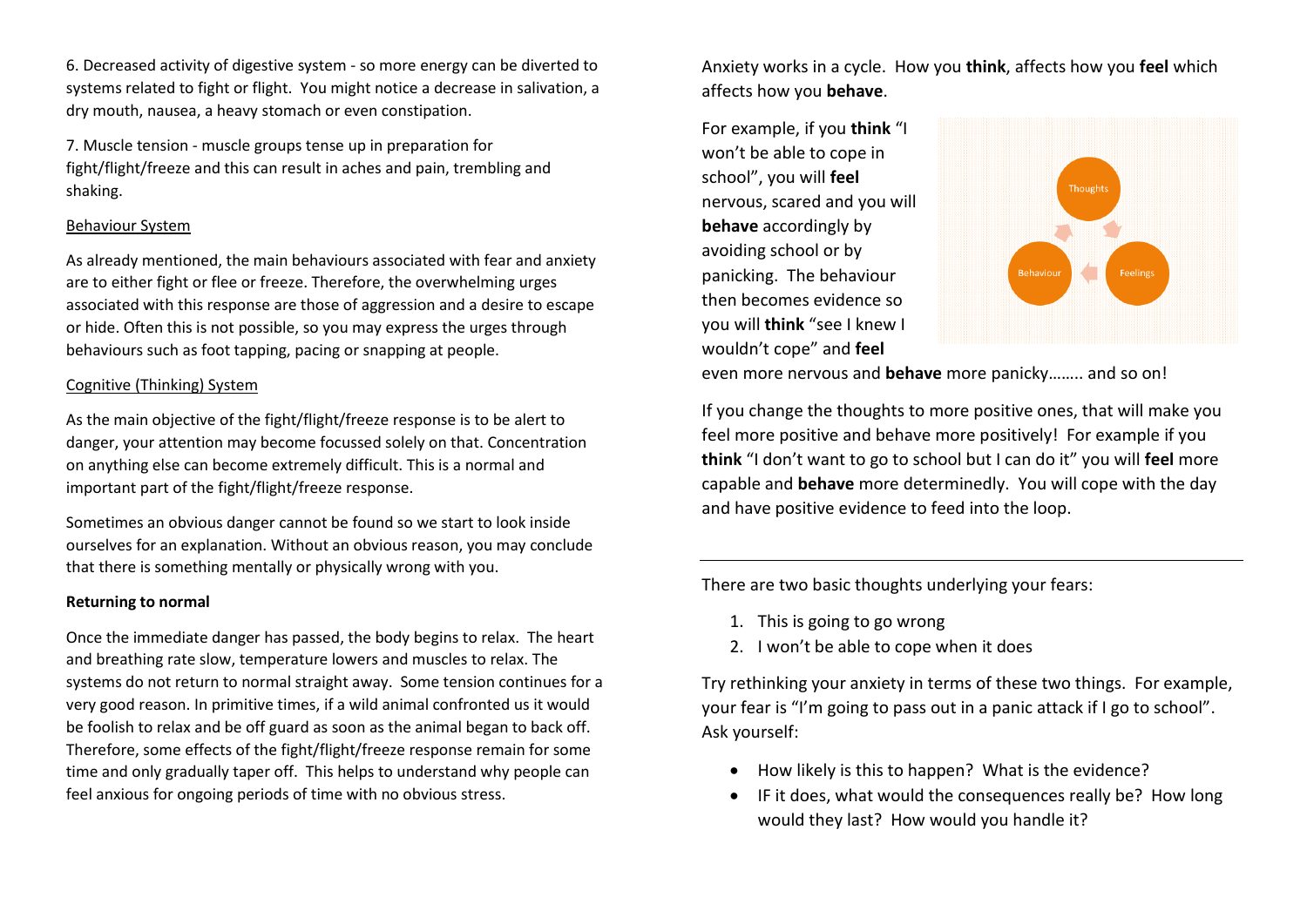# **Challenge your negative** thoughts

Ask yourself these questions when you think negatively...

- Is there any evidence to support what I'm thinking – how do I KNOW it is true?

- Is there any evidence against what I'm thinking?

- What alternate perspectives are there?

- What would I tell a friend if s/he was saying this about her/himself?

- Is this a thought based on logic or fact?

- Am I being too hard on myself? Would I ever say these words to anyone else?

### **FACING YOUR FEARS**

It can be tempting to avoid what scares us but this can actually make the anxiety worse. It gives us the message that we're only ok because we avoided the scary situation. Next time you have to face it you will feel anxious again and it will be even worse.

Here are some tips :

## AVOIDING AVOIDANCE -9 steps to confronting fear

- List the situations you avoid
- Describe them in lots of detail
- Rate how much anxiety you expect 0-10
- . Rank them, most difficult at the top
- Start with the easiest, practice it
- If something is too hard, break it down into stages
- Do not be put off by feeling anxious!
- Reward yourself for success
- Keep a record of how you coped

Make sure you are setting realistic goals when you are pushing yourself to try things that scare you. Make them small enough that they are achievable – then you will have positive feedback for yourself and will feel more confident about trying again. Push onto the next stage when you are ready.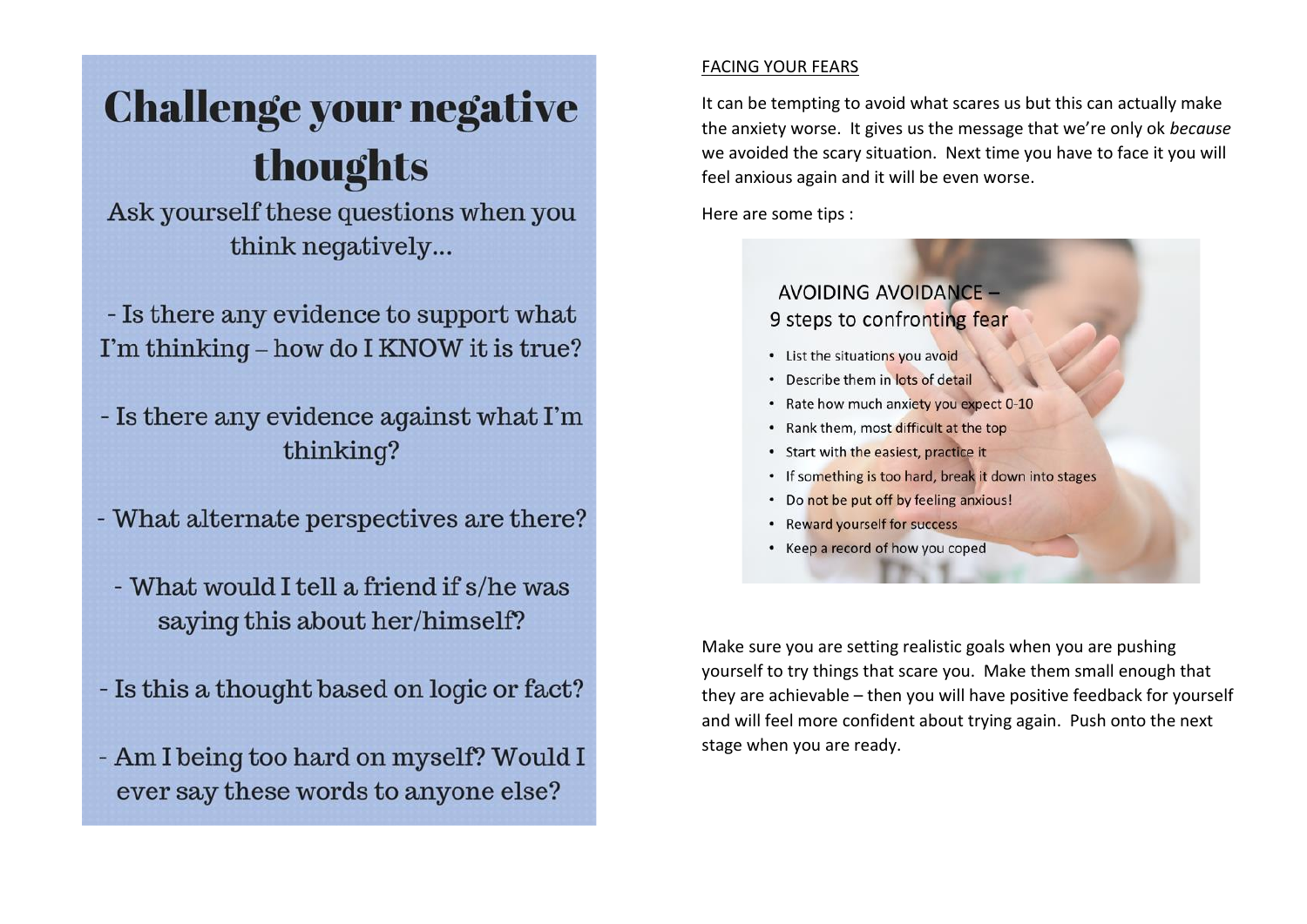

Remind yourself of the things you **can** do and that you are doing.

Frame things positively. For example, instead of worrying that you don't get enough sleep, look at what you **can** manage. If you can't get to sleep until 4am, remind yourself that the negative thoughts do switch off eventually and you do sleep and you do cope the next day with only a few hours. It might not be the best way or a long term way to live but you **are** coping. You can build on this!

**Don't** use words like ALWAYS and NEVER – they give your brain the message that things are fixed and can't change. Say OFTEN or SOMETIMES instead.

#### IMPATIENCE

- Change is a slow process
- Don't feel disheartened if it doesn't happen quickly
- Focus on every positive change, however small.
- Ask others for feedback not always easy to see it yourself

#### BAD DAYS

- It is normal you will feel discouraged, don't give up!
- You are not back to the start every time.
- Judge your progress over a number of weeks this will put a bad day into perspective

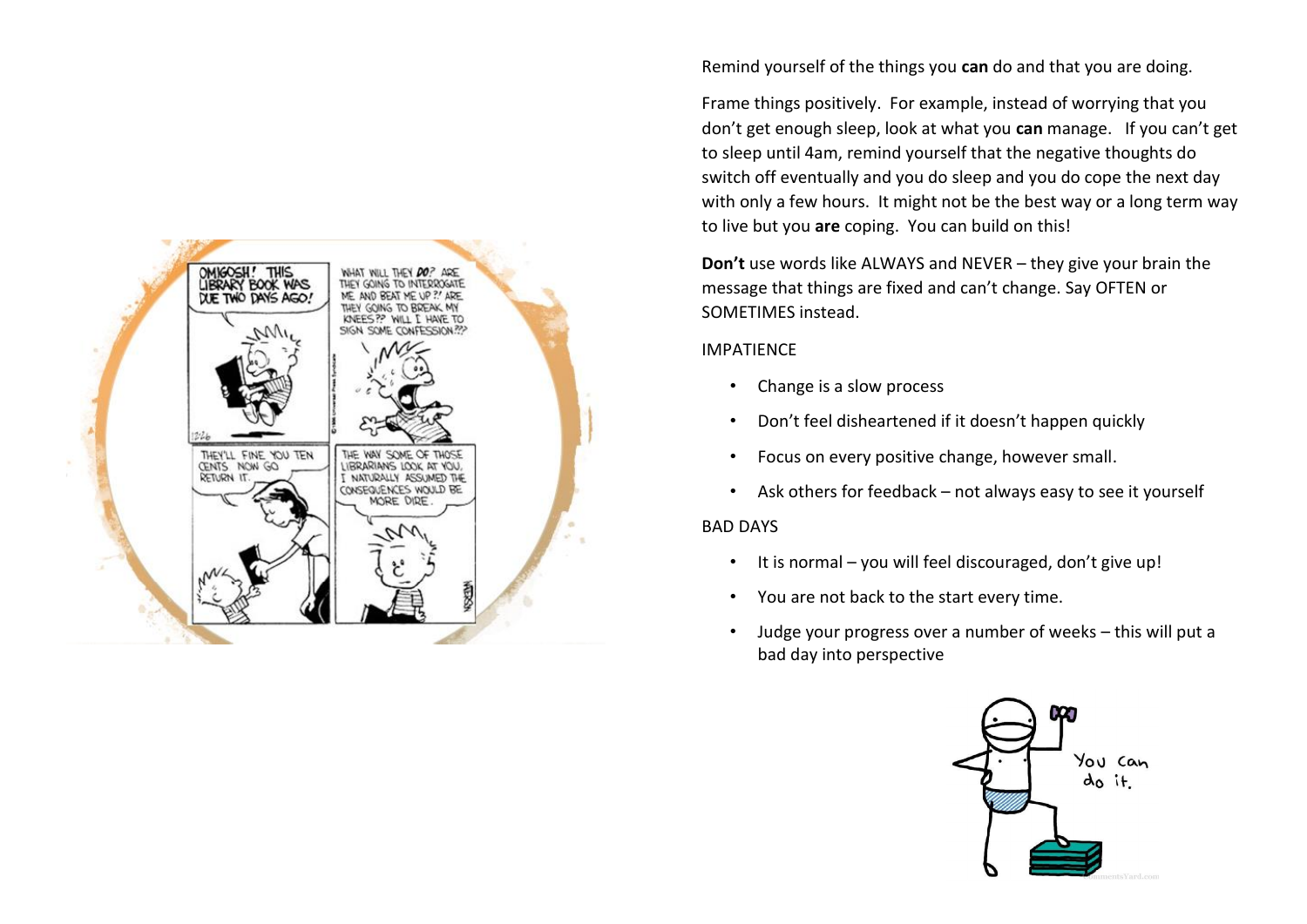When you<br>are feeling<br>overwhelmed,<br>take one<br>step at a *<i><u>anikkimiles</u>* 

TRANSITIONAL OBJECTS

If you are worried about missing someone who supports you when you are anxious, find a way of carrying them with you. Perhaps you have a pebble or other small thing which reminds you of them, something that smells of them. Keep this in your pocket.

When you are feeling anxious you can feel this in your pocket and think of what that person would be saying to you to reassure you or distract you. Maybe you could get this person to write something encouraging on a piece of paper you keep with you.

#### IMAGINE YOUR HAPPY PLACE

Create the image of your favourite place in your head. You could use a fantasy place if you'd rather – a tropical beach perhaps.

Imagine it in as much detail as possible, go through your senses to make it really clear. Use a small thing you can keep in your pocket like a pebble or toy while you do this. Squeeze the pebble when you are feeling anxious as a key to getting back into your "happy place"

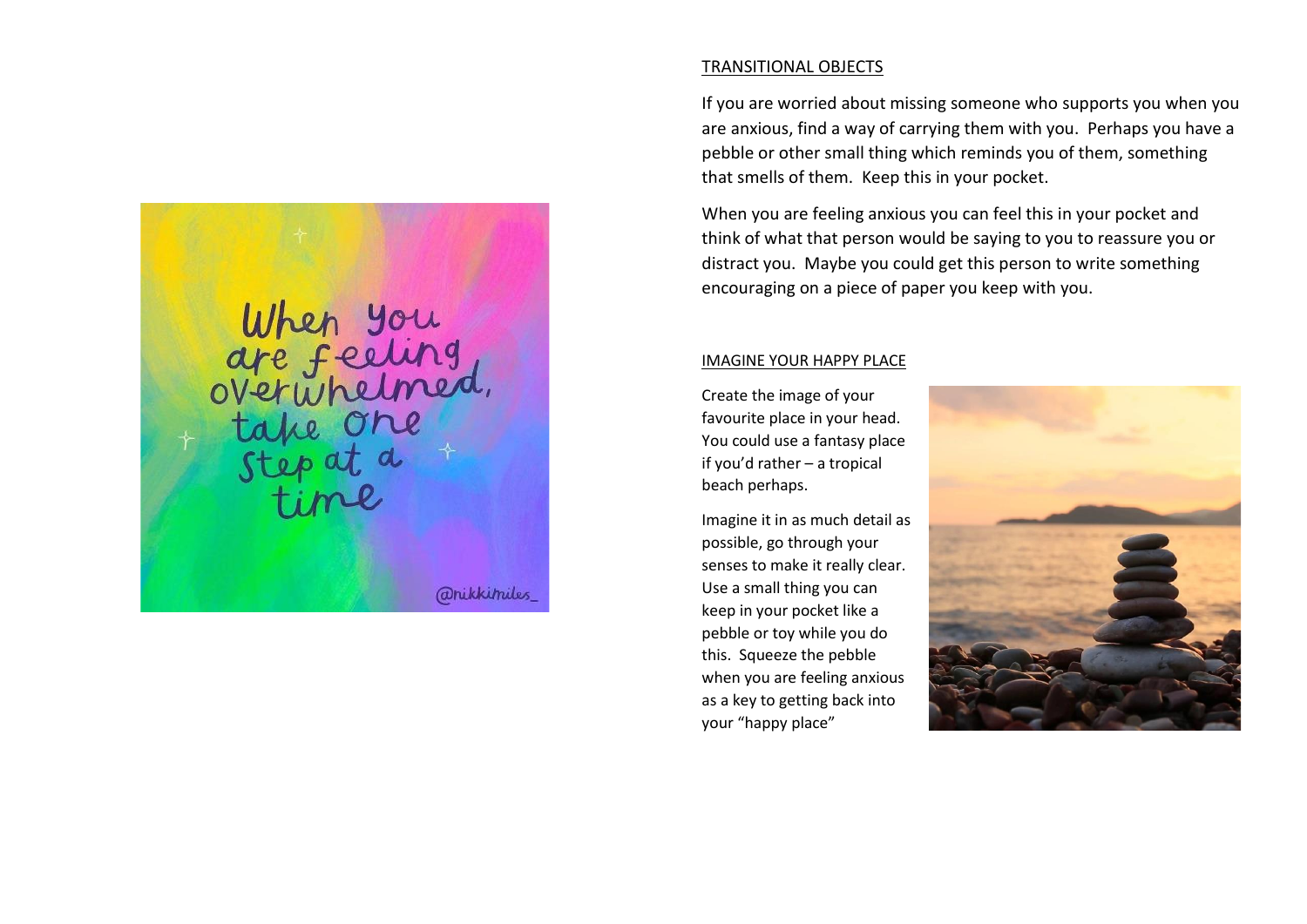#### **COPING STATEMENTS**

Write some coping statements and keep them in your pocket. Having them handy really helps because when you feel overwhelmed it can be hard to think of them without seeing them.



Keff

OINC

- 1. Preparing for a stressful situation
	- What do I have to do  $\sim$
	- Don't be negative, think rationally ÷.
	- Worrying won't help  $\overline{a}$

#### 2. Handling a stressful situation

- I can meet this challenge
- One step at a time  $\overline{\phantom{a}}$
- Take a deep breath
- 3. Coping with the feeling of being overwhelmed
	- When fear comes, just pause.  $-$ Breathe.
	- I expect fear to rise, it will pass
	- Use a coping technique
- **Reinforcing statements**
- It worked I did it!
- It wasn't as bad as I expected ÷.
- ÷ I controlled the anxiety



 $\bullet$ 

- 5. Or make some about your personality:
	- · I am brave
	- I am strong
	- · I am tidy
	- . I know how to talk to people
	- · I am creative
	- I have good ideas
	- . I am proud of what I've done

CALMING TECHNIQUES - here are a few suggestions of things that can help when your anxiety is building. There are lots of things like this on the internet, find one that suits you and practice it.

## **STOP TECHNIQUE**

- Say STOP aloud or under your breath
- Breathe deeply
- Deliberately tense your shoulders then relax them
- Stay quiet for a few seconds then carry on with what you were doing. Move slowly and smoothly.